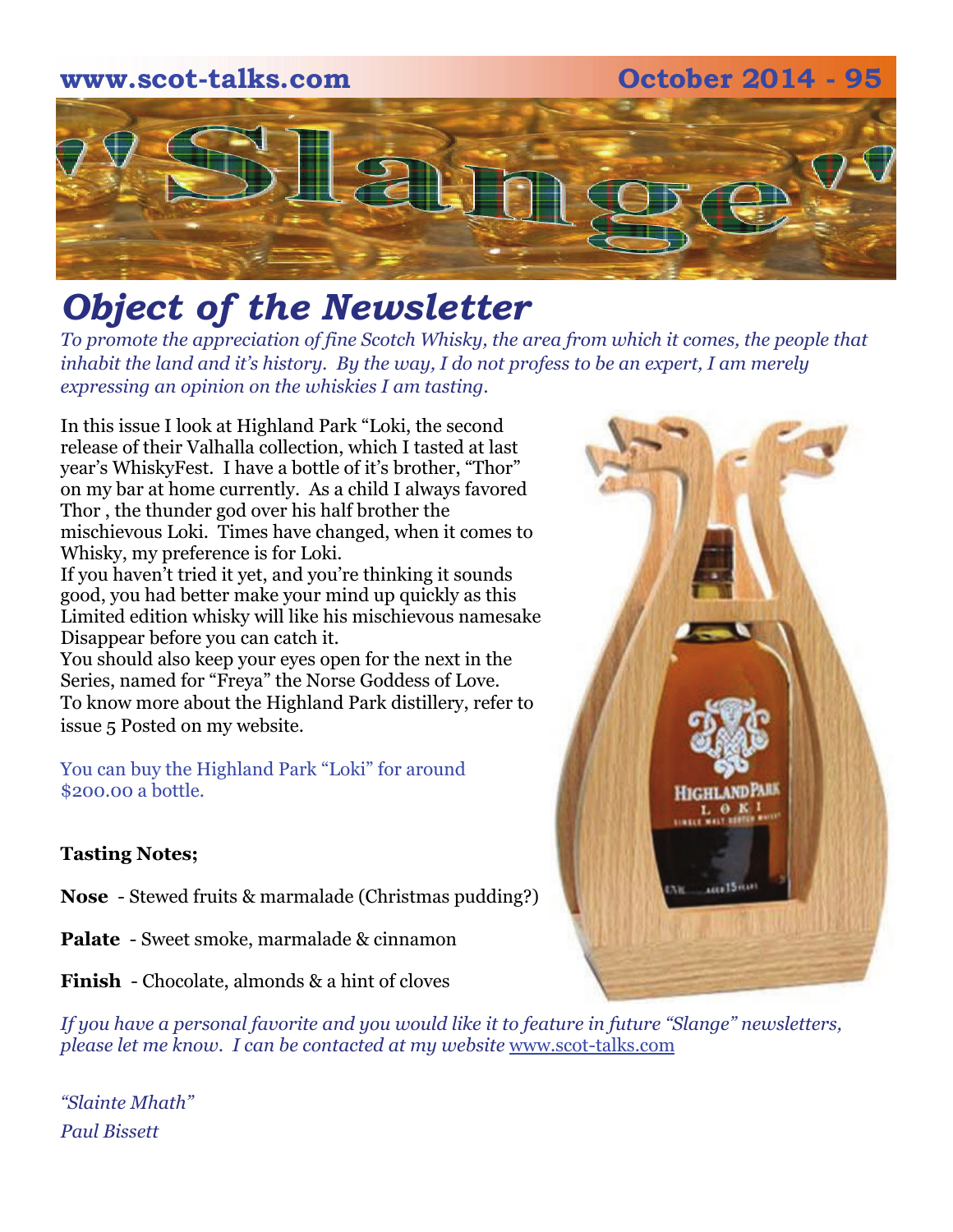

# **10 Best Traditional Scottish Pubs**

Whether you're looking for good beer, good atmosphere or just a great location, Scotland has so many excellent pubs it's difficult to choose the best. But here are some suggestions…

### **1.The Clachaig Inn**

Nestling in the very heart of Glencoe, the Clachaig Inn is almost as famous as the hills that surround it. A haven for travellers for more than 300 years, you don't have to try very hard to imagine wet and weary Highlanders from yesteryear staggering up to the door of this refuge on a cold night. The fantastic location hasn't changed, but today you'll find three bars each with a distinct, friendly atmosphere, rustic wooden tables and stone floors, open fires, live music, hearty food such as cloutie dumpling, and an excellent selection of drinks.

Glencoe, Argyll PA39 4HX. www.clachaig.com

### **2.The Drovers Inn**

A proper old coaching inn, established in 1705, and once used by the Highland drovers who used to drive their cattle down the side of Loch Lomond to the markets in the south.

As you enter the reception hall you are faced by a full grown, stuffed grizzly bear – and this is only the beginning. The decor and furniture of this place look as though they have not changed for a couple of hundred years at least.

A cozy and historic choice, topped off with an accomplished menu featuring all the favourites (haggis, neeps and tatties anyone?) and a good selection of beer, wine and whisky.

Inverarnan By Ardlui, North Loch Lomond, G83 7DX www.thedroversinn.co.uk

### **3.The Old Forge**

Recognized in the Guinness Book of World Records as the most remote pub in mainland Britain. But for all its remoteness, it's a surprisingly lively and popular venue.

Seafood is done here extremely well, try scallops straight from the ocean washed down with the well kept beer and wine.

Or gorge on the excellent seafood platters, organic produce and estate venison, while you rub shoulders with the locals in one of the frequent and impromptu ceilidhs. Hospitality here is second to none.

Inverie, Knoydart, by Mallaig PH41 4PL www.theoldforge.co.uk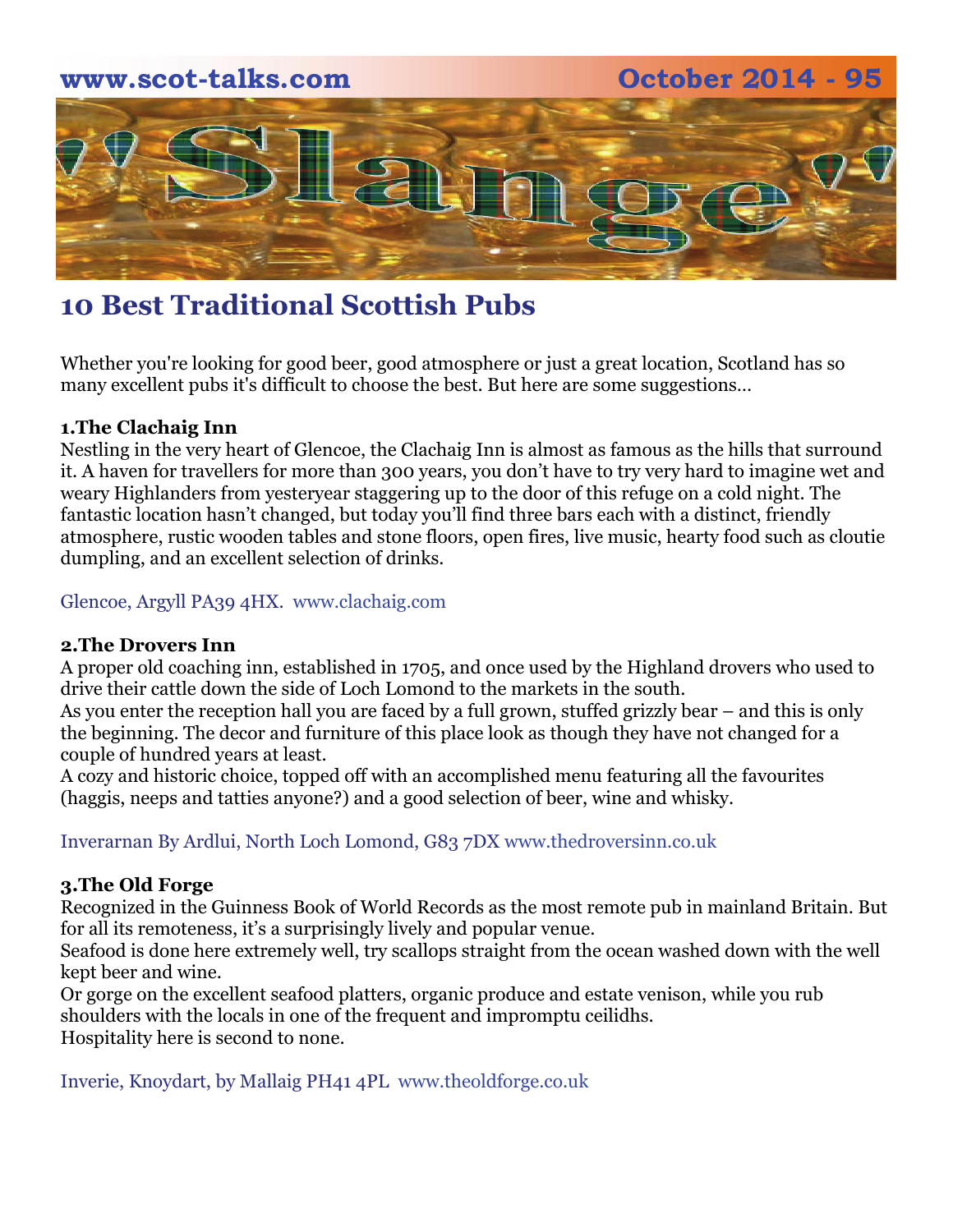

Below is a simple guide to help you choose your single malt Whisky, and the flavor notes you should expect from it. Being Scottish I recommend you find a likely candidate and try it in a bar before buying the whole bottle. With each issue of the newsletter I will add in another Whisky to the flavor map. This Issue; Highland Park Loki. For more information go to www.highlandpark.co.uk

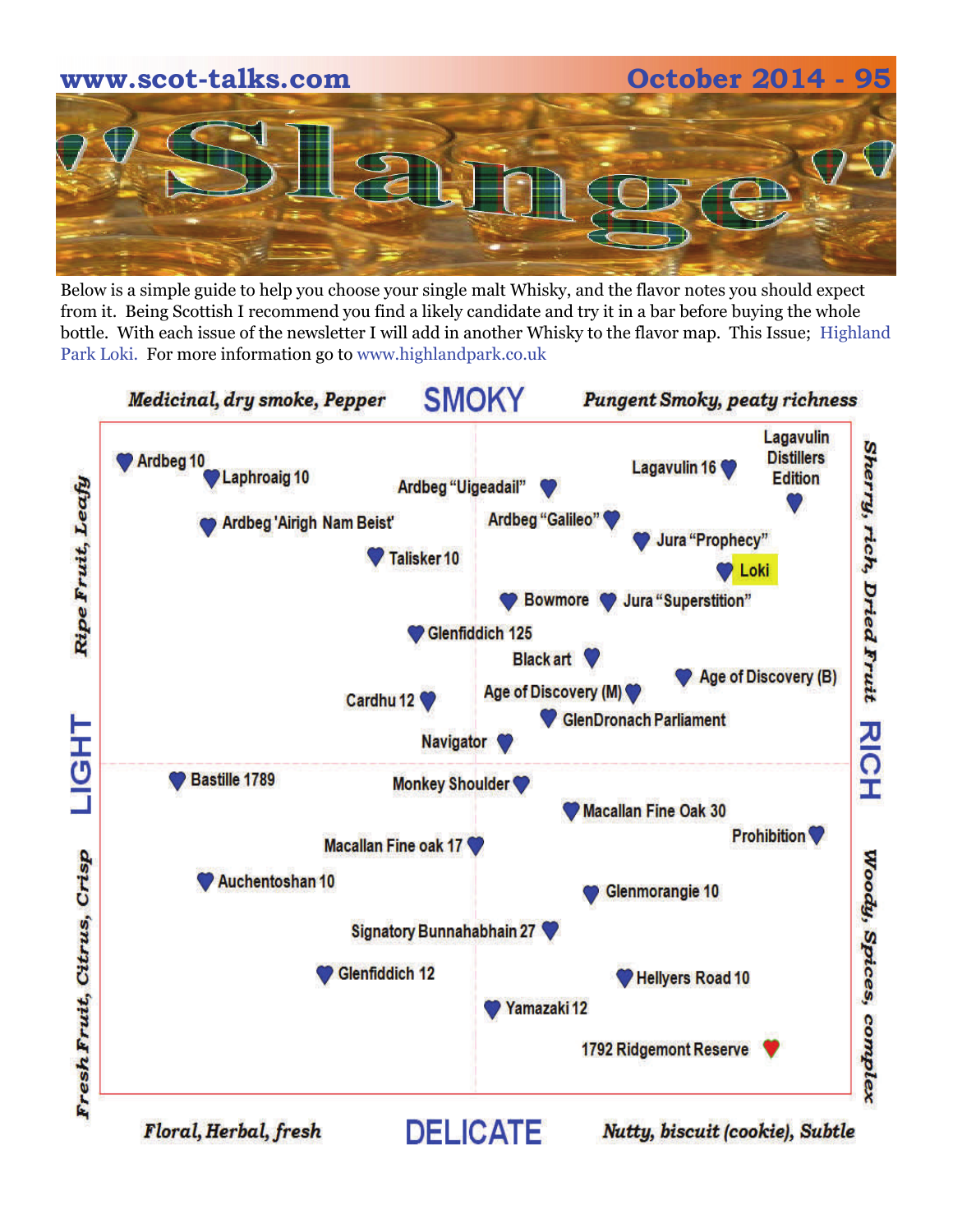

# **Cont.**

**4. The Port O'Leith Bar -** A wonderfully eccentric Edinburgh pub, ruled over by Mary Moriarty – arguably the most famous landlady in Scotland. This pub isn't of the pretty coaching inn design, but a practical pub for the rugged sailors that once peopled this busy port. The sea is still a heavy influence – ship's flags completely cover the ceiling and caps, postcards and other naval paraphernalia deck the walls, all gifts from visiting sailors over the years. It's not exclusively for sailors or for locals, though, travellers from all over are welcomed here and, unusually, most of the world's major currencies are accepted behind the bar. This is a real pub – so don't go expecting fancy food. You'll get a pie or a bridie and plenty of beer and friendly banter on the side. Perfect. 58 Constitution Street, Leith, Edinburgh

**5.The Halfway House -** Hidden away in the heart of Edinburgh's Old Town is one of Britain's smallest pubs. Its secluded position, halfway between Cockburn Street and Market Street, up the steps of Fleshmarket Close, makes it rather hard to find but, once inside, you'll be glad you did. This tiny pub features a regularly changing range of cask beers, malt whiskies and a delicious menu of home-cooked food and some daily specials. Because of its size, this pub can get a little congested at times, but it is well worth squeezing inside.

24 Fleshmarket Close, Edinburgh www.halfwayhouse-edinburgh.com

**6.The Bon Accord -** You'll find an impressive selection of whiskies here (170 different bottles in fact) but it's beer that really made this pub famous.

The Bon Accord, on Glasgow's pretty tree-lined North Street, is serious about its beer. Casks are lovingly tended for in the cellar and dispensed with skill. A varied selection is always available and it is frequently the first to feature new brews from established Scottish breweries as well as some newer names, such as Isle of Mull, Purple Moose and Stewart's.

The Scottish Ale Festival happens here every year in autumn.

153 North Street, Glasgow G3 www.thebonaccord.com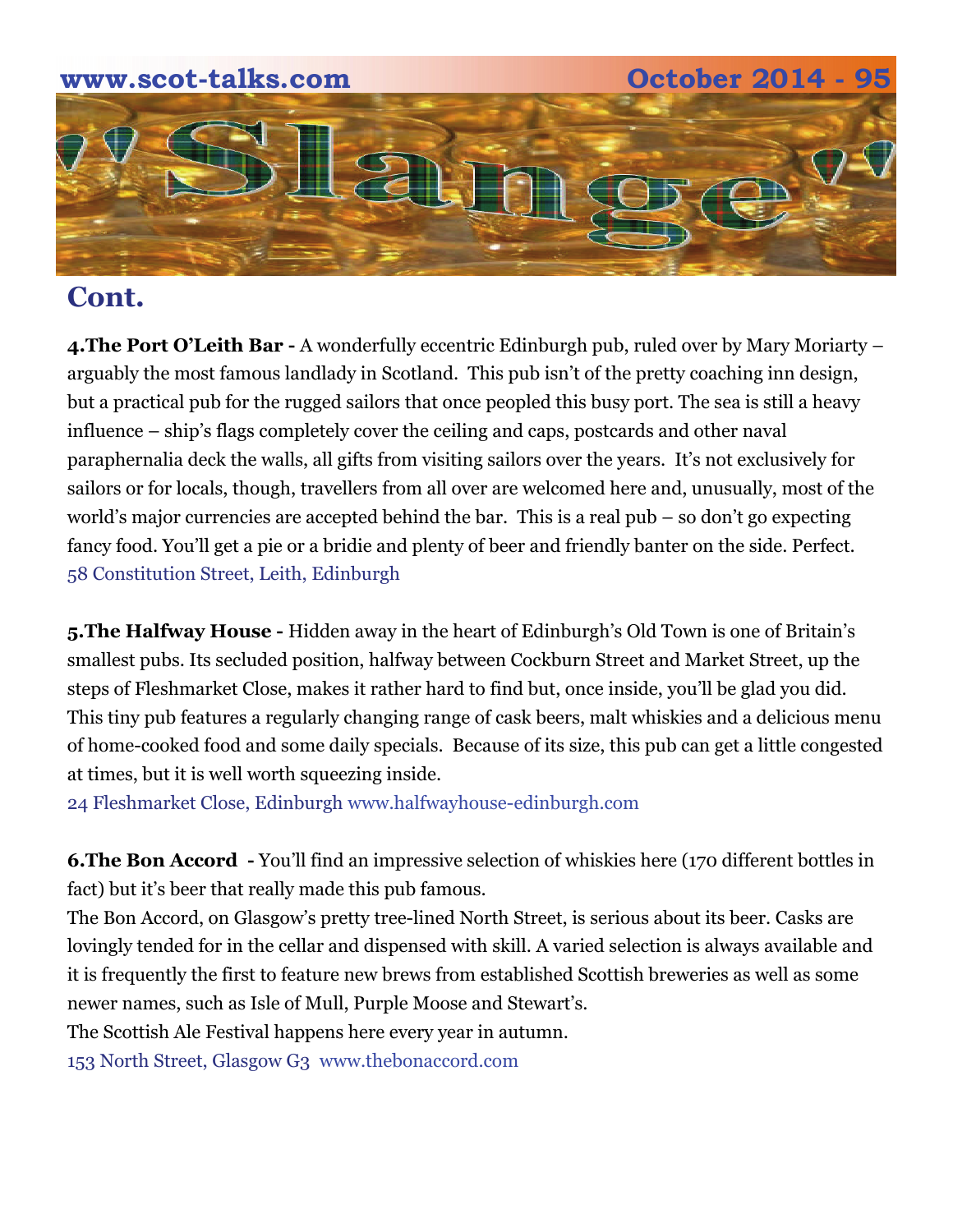



## **Cont.**

### **7.Uisge Beatha**

If this bar is indeed 'Glasgow's best kept secret' then we might be letting the cat out of the bag…. Kilted staff, stags heads and church pews, the interior of the Uisge Beatha is charmingly reminiscent of a traditional Highland bothy.

As you'd expect from a bar named after Scotland's national drink, (it's pronounced ooshka beyha, by the way, and means 'water of life') there's an impressive collection of whisky from which to choose (more than 140 malts) and a good selection of beer.

The comfortable atmosphere, friendly staff, cosy sofas in front of open fires, and live music make this bar one of Glasgow's, if not Scotland's, best.

22/246 Woodlands Road, Glasgow G3 6ND www.uisgebeathabar.co.uk

### **8.Café Royal Circle Bar**

Hidden down an alleyway just off bustling Princes Street is a spectacular looking venue – a veritable snapshot of Victorian grandeur.

The spectacular plasterwork ceiling and large island bar are immediately impressive, but explore further and you'll discover the same hgih quality throughout. Floors and stairs are laid with marble, mahogany panels on the walls, and the high-ceilinged Vienna café style rooms drip with chandeliers.

An especially beautiful feature are the tiled portraits showing inventors at the moment of their discovery.

It's definitely more of a refined bar rather than a busy pub, and the drinks choice is not exactly overwhelming, but the food is excellent. It's a must see. 19 West Register Street, Edinburgh EH2 2AA

### **9.The Anderson**

A bar, hotel and restaurant that's been doing pretty well in recent years, picking up awards all over the place. You'll find more than 100 Belgian beers at this firelit country pub (which is something of an anomaly in Scotland), as well as British cask ale, real cider from Somerset and an extensive wine list featuring 11 by the glass and  $85$  by the bottle. The dedicated whisky bar has – count them – 218 single malts.

Avery individual premises, The Anderson likes to do things its own way. Recently the pub has introduced Knitting Nights, whereby seasoned knitters or complete beginners can sit about in the comfort of a really good pub as they knit. Bonkers, but we love it. Union Street, Fortrose, IV10 8TU www.theanderson.co.uk